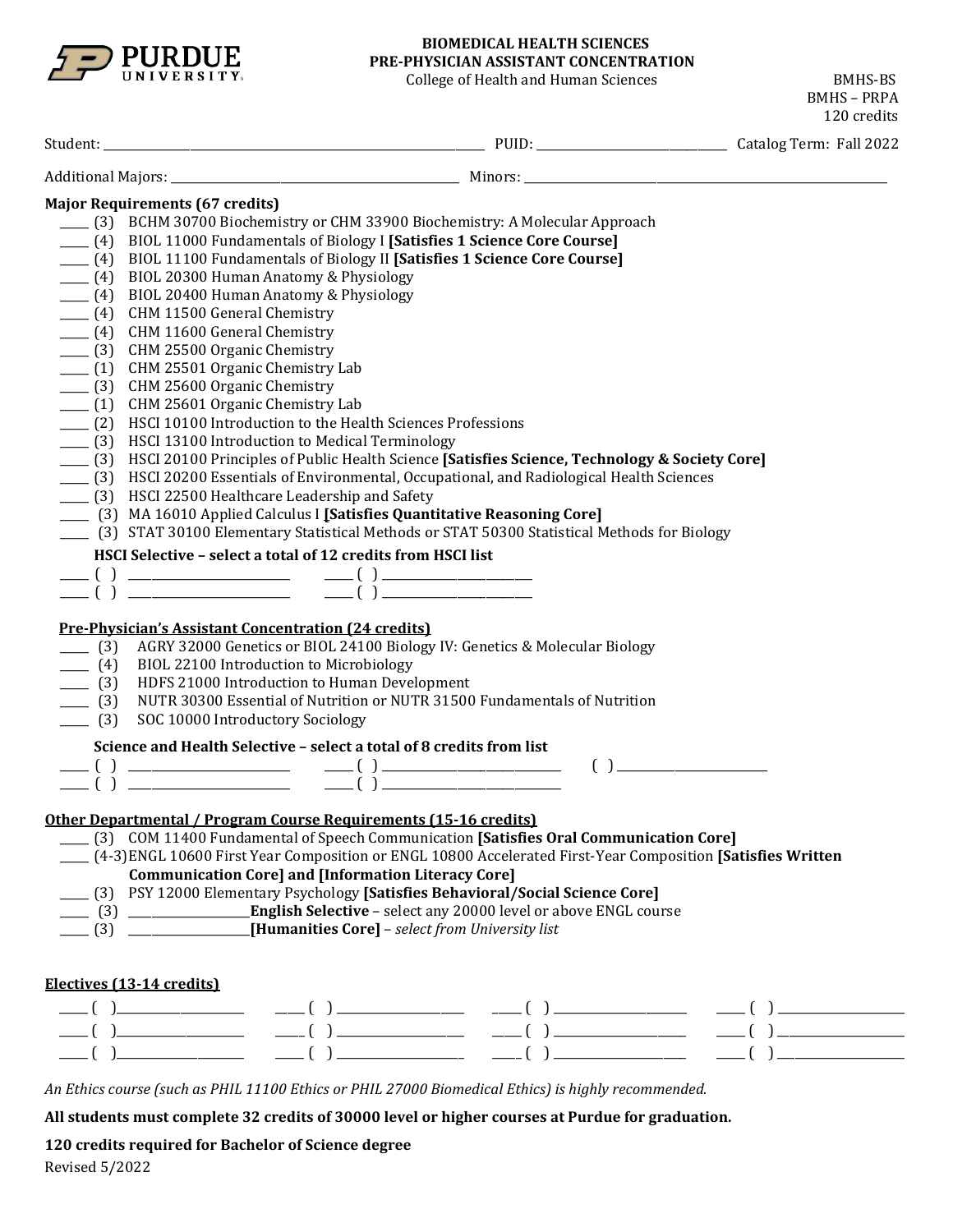#### University Foundational Learning Outcomes List: <https://www.purdue.edu/provost/students/s-initiatives/curriculum/courses.html>

#### HSCI Selective List

- HSCI 30500 Basics of Oncology HSCI 31000 Imaging in Medicine HSCI 33300 Introduction to Immunology HSCI 33400 Lung Physiology and Medicine HSCI 33500 Heart Physiology and Medicine HSCI 34500 Introduction to Occupational and Environmental Health Sciences HSCI 34600 Industrial Hygiene Engineering Control HSCI 34800 Industrial Hygiene Instrumentation Techniques HSCI 36000 Everyday Toxicology: Poisonings from Clinics to Courtrooms HSCI 41500 Introduction to Nuclear and Radiological Source Security HSCI 42000 Applied Anatomy for Medicine HSCI 56000 Toxicology HSCI 56200 Analytical Toxicology and Pathology HSCI 58000 Occupational Biomechanics and Ergonomics
- HSCI 58001 Occupational Biomechanics and Ergonomics Laboratory

#### Science and Health Selective

Any 30000 or above offering in the following areas: BCHM CHM **NUTR** 

#### **or**

Any 20000 or above offering in the following areas:

ANSC BIOL ENTM **HDFS** HK MA PHYS PSY PUBH

## **or**

Select offerings: AGRY 32000 Genetics AGRY 32100 Genetics Laboratory ANTH 20400 Human Origins ANTH 21200 Culture, Food & Health ANTH 53400 Human Osteology MA 16020 Applied Calculus II MA 16200 Plane Analytic Geometry & Calculus II MA 16600 Analytical Geometry & Calculus II PHYS 17200 Modern Mechanics VM 10200 Career in Veterinary Medicine

A student may elect the Pass / Not-Pass (P/NP) grading option for elective courses only, unless an academic unit requires that a specific departmental course/s be taken P/NP. Students may elect to take University Core Curriculum courses P/NP; however, some major Plans of Study require courses that also fulfill UCC foundational outcomes. In such cases, students may not elect the P/NP option. A maximum of 24 credits of elective courses under the P/NP grading option can be used toward graduation requirements. For further information, students should refer to the College of Health and Human Sciences P/NP Policy.

Students are encouraged to use this advising worksheet as a resource when planning progress toward completion of degree requirements. An Academic Advisor may be contacted for assistance in interpreting this worksheet. This worksheet is not an academic transcript, and it is not official notification of completion of degree or certificate requirements. The University Catalog is the authoritative source for displaying plans of study. The student is ultimately responsible for knowing and completing all degree requirements

PRPA 5/2022